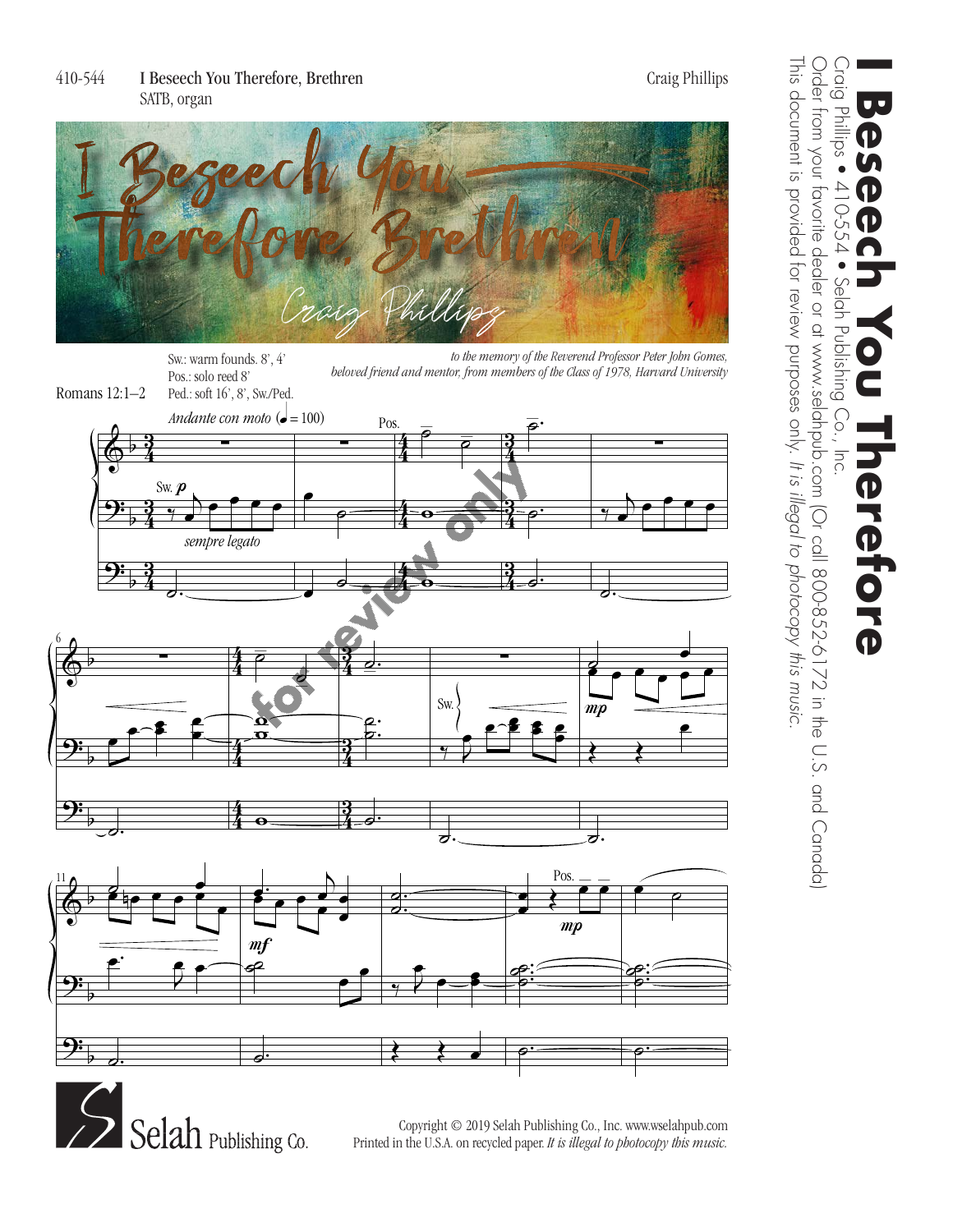**Beseech You Therefore** Craig Phillips ● 410-554 ● Selah Publishing Co., Inc.<br>Order from your favorite dealer or at www.selahpub.com (Or call 800-852-6172 in the U.S. and Canada) Order from your favorite dealer or at www.selahpub.com (Or call 800-852-6172 in the U.S. and Canada) **I Beseech You Therefore** Craig Phillips • 410-554 • Selah Publishing Co., Inc. This document is provided for review purposes only. It is illegal to photocopy this music. This document is provided for review purposes only. *It is illegal to photocopy this music.*

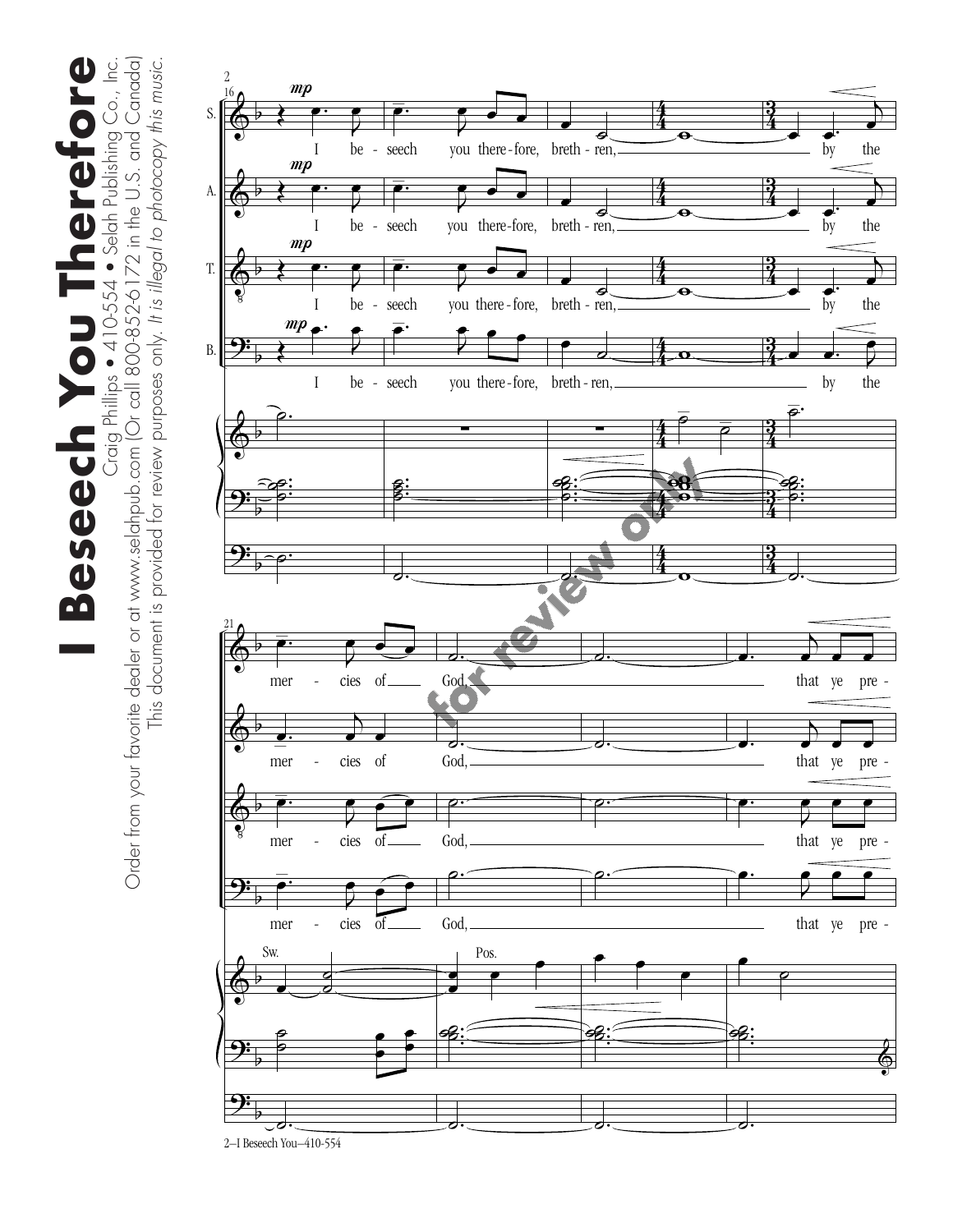

Craig Phillips ● 410-554 ● Selah Publishing Co., Inc.<br>Order from your favorite dealer or at www.selahpub.com (Or call 800-852-6172 in the U.S. and Canada) Craig Phillips • 410-554 • Selah Publishing Co., Inc. **I Beseech You Therefore**  $\bullet$ D U D  $\overline{\textbf{P}}$ **Prefore** 

This document is provided for review purposes only.

This document is provided for review purposes only. It is illegal to photocopy this music.

Order from your favorite dealer or at www.selahpub.com (Or call 800-852-6172 in the U.S. and Canada)

*It is illegal to photocopy this music.*